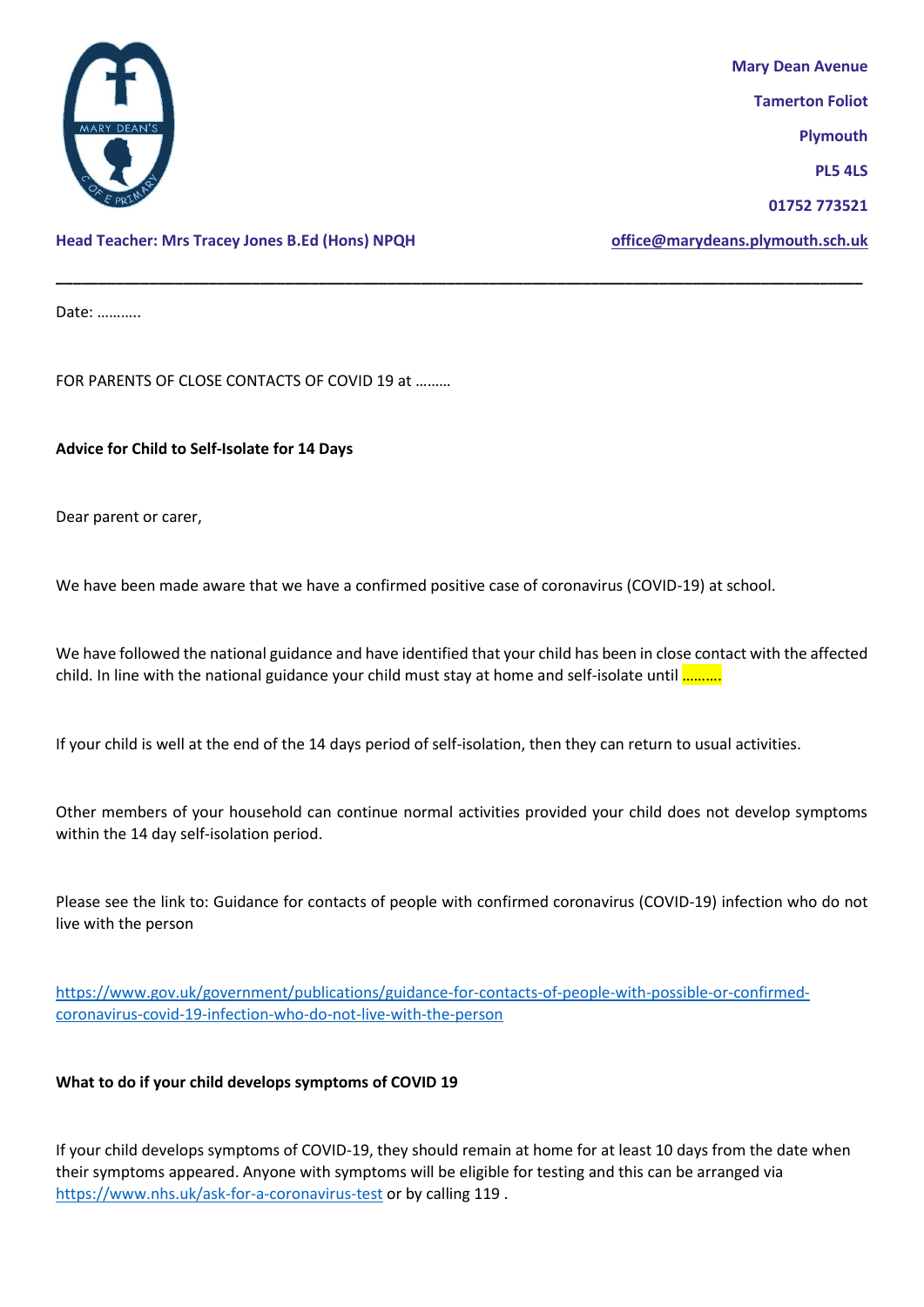People who do not have symptoms should not request a test unless this has been specifically requested by Public Health England or the local authority.

All other household members who remain well must stay at home and not leave the house for 14 days. This includes anyone in your 'Support Bubble'.

The 14-day period starts from the day when the first person in the house became ill.

Household members should not go to work, school or public areas and exercise should be taken within the home. If you require help with buying groceries, other shopping or picking up medication, or walking a dog, you should ask friends or family. Alternatively, you can order your shopping online and medication by phone or online.

Household members staying at home for 14 days will greatly reduce the overall amount of infection the household could pass on to others in the community

If you are able can, move any vulnerable individuals (such as the elderly and those with underlying health conditions) out of your home, to stay with friends or family for the duration of the home isolation period

Please see the link to the PHE 'Stay at Home' Guidance:

[https://www.gov.uk/government/publications/covid-19-stay-at-home-guidance/stay-at-home-guidance-for](https://www.gov.uk/government/publications/covid-19-stay-at-home-guidance/stay-at-home-guidance-for-households-with-possible-coronavirus-covid-19-infection)[households-with-possible-coronavirus-covid-19-infection](https://www.gov.uk/government/publications/covid-19-stay-at-home-guidance/stay-at-home-guidance-for-households-with-possible-coronavirus-covid-19-infection)

## **Symptoms of COVID 19**

The most common symptoms of coronavirus (COVID-19) are recent onset of:

- new continuous cough and/or
- high temperature and/or
- a loss of, or change in, normal sense of taste or smell (anosmia)

## **For most people, coronavirus (COVID-19) will be a mild illness.**

If your child does develop symptoms, you can seek advice from the nhs.uk website at [https://www.nhs.uk/conditions/coronavirus-covid-19/check-if-you-have-coronavirus-symptoms/.](https://www.nhs.uk/conditions/coronavirus-covid-19/check-if-you-have-coronavirus-symptoms/) If you are concerned about your child's symptoms, or they are worsening you can seek advice from NHS 111 at <https://111.nhs.uk/> or by phoning 111.